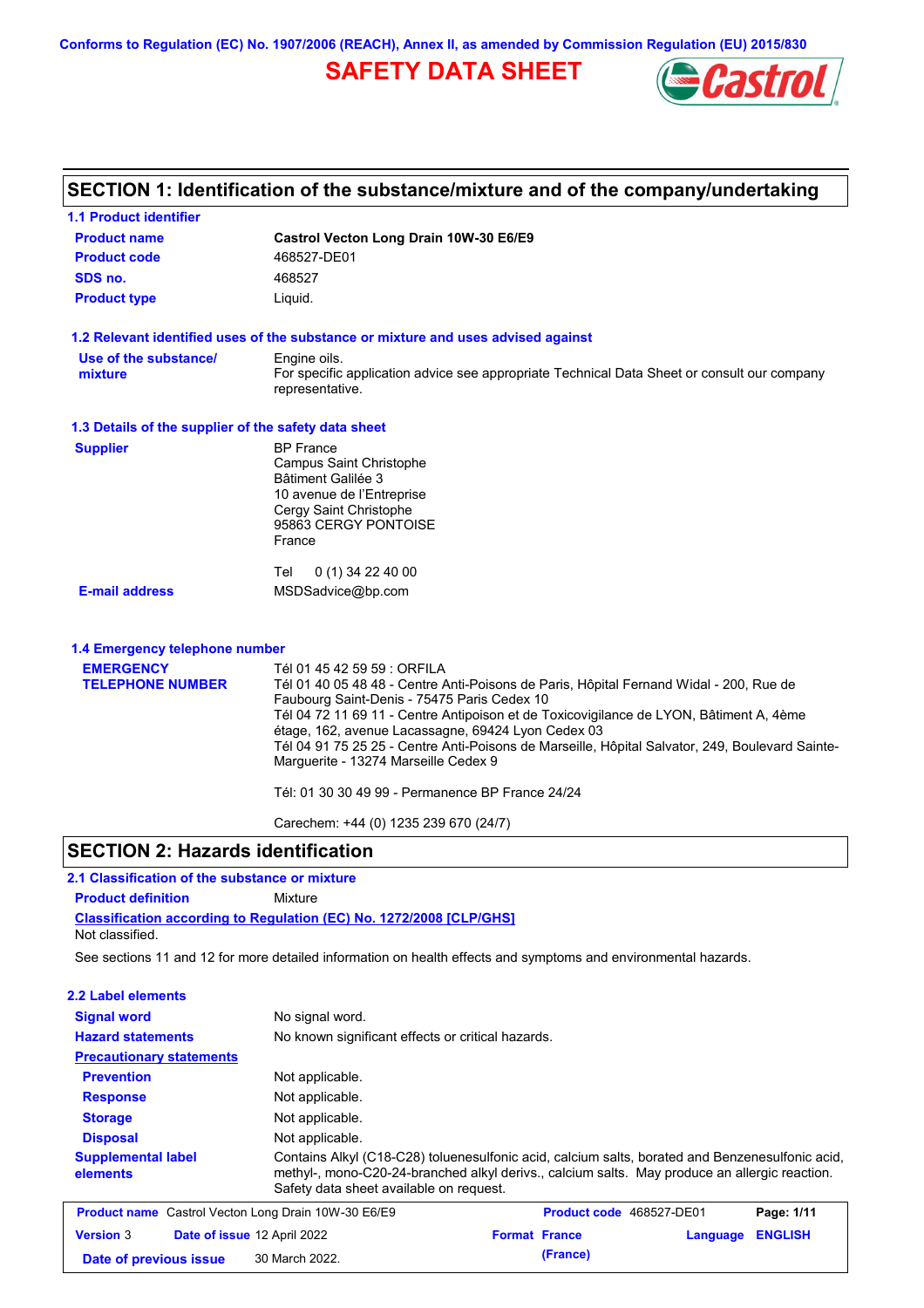# **SECTION 2: Hazards identification**

| EU Regulation (EC) No. 1907/2006 (REACH)                                                                                                                 |                                                                                                                                                                                                                                 |
|----------------------------------------------------------------------------------------------------------------------------------------------------------|---------------------------------------------------------------------------------------------------------------------------------------------------------------------------------------------------------------------------------|
| <b>Annex XVII - Restrictions</b><br>on the manufacture,<br>placing on the market<br>and use of certain<br>dangerous substances,<br>mixtures and articles | Not applicable.                                                                                                                                                                                                                 |
| <b>Special packaging requirements</b>                                                                                                                    |                                                                                                                                                                                                                                 |
| <b>Containers to be fitted</b><br>with child-resistant<br>fastenings                                                                                     | Not applicable.                                                                                                                                                                                                                 |
| <b>Tactile warning of danger</b>                                                                                                                         | Not applicable.                                                                                                                                                                                                                 |
| 2.3 Other hazards                                                                                                                                        |                                                                                                                                                                                                                                 |
| <b>Results of PBT and vPvB</b><br>assessment                                                                                                             | Product does not meet the criteria for PBT or vPvB according to Regulation (EC) No. 1907/2006,<br>Annex XIII.                                                                                                                   |
| <b>Product meets the criteria</b><br>for PBT or vPvB according<br>to Regulation (EC) No.<br><b>1907/2006, Annex XIII</b>                                 | This mixture does not contain any substances that are assessed to be a PBT or a vPvB.                                                                                                                                           |
| Other hazards which do<br>not result in classification                                                                                                   | Defatting to the skin.<br><b>USED ENGINE OILS</b><br>Used engine oil may contain hazardous components which have the potential to cause skin<br>cancer.<br>See Toxicological Information, section 11 of this Safety Data Sheet. |

## **SECTION 3: Composition/information on ingredients**

**Mixture** 

#### **3.2 Mixtures**

**Product definition**

Highly refined base oil (IP 346 DMSO extract < 3%). Proprietary performance additives.

| <b>Product/ingredient</b><br>name                                                               | <b>Identifiers</b>                                                                      | $\%$       | <b>Regulation (EC) No.</b><br>1272/2008 [CLP] | <b>Type</b> |
|-------------------------------------------------------------------------------------------------|-----------------------------------------------------------------------------------------|------------|-----------------------------------------------|-------------|
| reaction mass of isomers of:<br>C7-9-alkyl 3-(3,5-di-tert-butyl-<br>4-hydroxyphenyl) propionate | REACH #: 01-0000015551-76<br>$EC: 406-040-9$<br>CAS: 125643-61-0<br>Index: 607-530-00-7 | ≤3         | Aquatic Chronic 4, H413                       | $[1]$       |
| Alkyl (C18-C28) toluenesulfonic acid,<br>calcium salts, borated                                 | $EC:$ -<br>$CAS: -$                                                                     | $\leq 0.3$ | Skin Sens. 1B, H317<br>Repr. 2, H361d         | $[1]$       |
| Benzenesulfonic acid, methyl-, mono-<br>C20-24-branched alkyl derivs.,<br>calcium salts         | CAS: 722503-68-6                                                                        | $\leq 0.3$ | Skin Sens, 1B, H317                           | $[1]$       |

**See Section 16 for the full text of the H statements declared above.**

### **Type**

[1] Substance classified with a health or environmental hazard

[2] Substance with a workplace exposure limit

[3] Substance meets the criteria for PBT according to Regulation (EC) No. 1907/2006, Annex XIII

[4] Substance meets the criteria for vPvB according to Regulation (EC) No. 1907/2006, Annex XIII

[5] Substance of equivalent concern

[6] Additional disclosure due to company policy

Occupational exposure limits, if available, are listed in Section 8.

# **SECTION 4: First aid measures**

### **4.1 Description of first aid measures**

| Eye contact         | In case of contact, immediately flush eyes with plenty of water for at least 15 minutes. Eyelids<br>should be held away from the eyeball to ensure thorough rinsing. Check for and remove any<br>contact lenses. Get medical attention. |
|---------------------|-----------------------------------------------------------------------------------------------------------------------------------------------------------------------------------------------------------------------------------------|
| <b>Skin contact</b> | Wash skin thoroughly with soap and water or use recognised skin cleanser. Remove<br>contaminated clothing and shoes. Wash clothing before reuse. Clean shoes thoroughly before<br>reuse. Get medical attention if irritation develops.  |

| <b>Product name</b> Castrol Vecton Long Drain 10W-30 E6/E9 |  |                                    | <b>Product code</b> 468527-DE01 | Page: 2/11           |                  |  |
|------------------------------------------------------------|--|------------------------------------|---------------------------------|----------------------|------------------|--|
| <b>Version 3</b>                                           |  | <b>Date of issue 12 April 2022</b> |                                 | <b>Format France</b> | Language ENGLISH |  |
| Date of previous issue                                     |  | 30 March 2022.                     |                                 | (France)             |                  |  |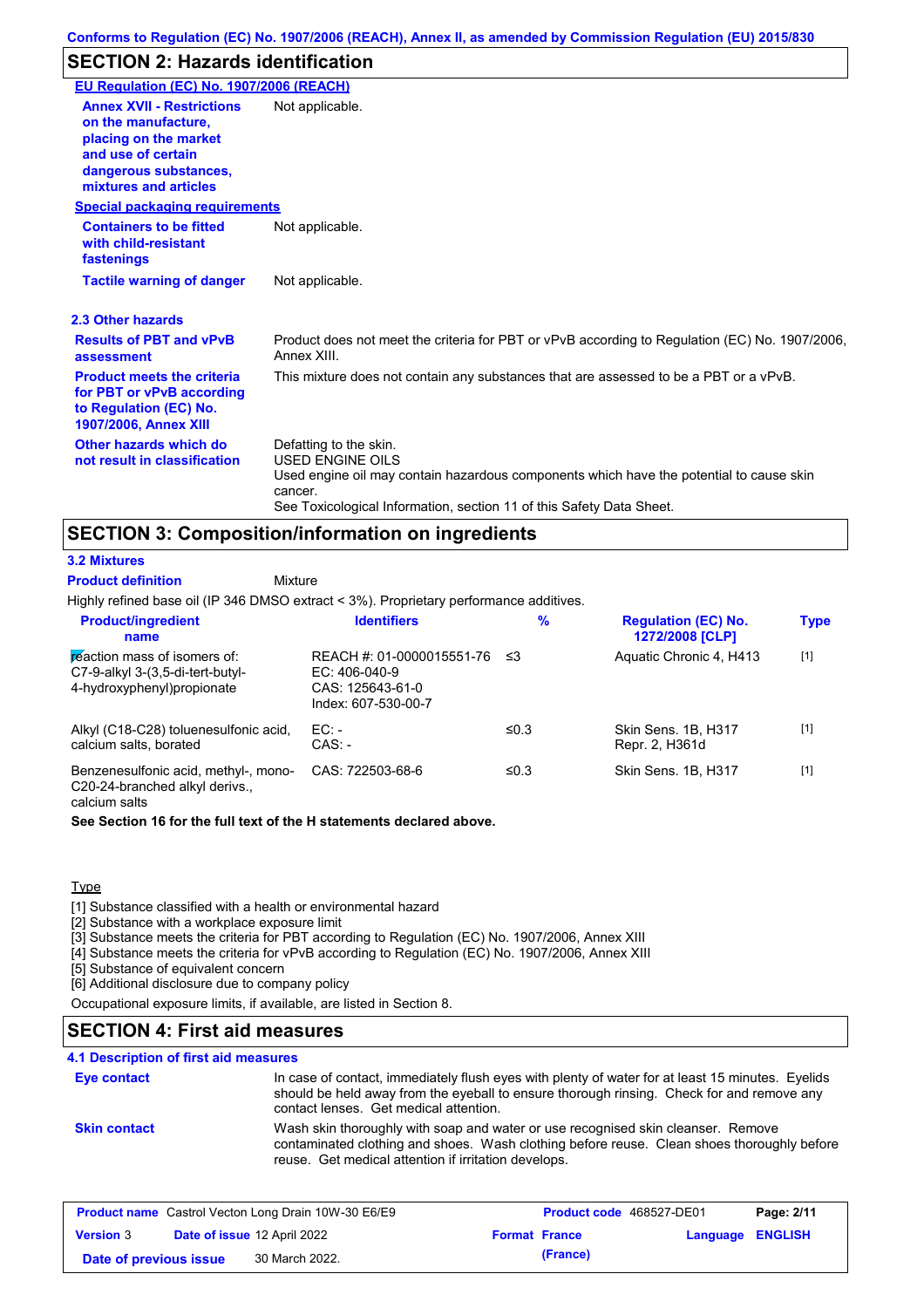## **Conforms to Regulation (EC) No. 1907/2006 (REACH), Annex II, as amended by Commission Regulation (EU) 2015/830**

# **SECTION 4: First aid measures**

| <b>Inhalation</b>                 | If inhaled, remove to fresh air. In case of inhalation of decomposition products in a fire,<br>symptoms may be delayed. The exposed person may need to be kept under medical<br>surveillance for 48 hours. Get medical attention if symptoms occur. |
|-----------------------------------|-----------------------------------------------------------------------------------------------------------------------------------------------------------------------------------------------------------------------------------------------------|
| Ingestion                         | Do not induce vomiting unless directed to do so by medical personnel. Get medical attention if<br>symptoms occur.                                                                                                                                   |
| <b>Protection of first-aiders</b> | No action shall be taken involving any personal risk or without suitable training.                                                                                                                                                                  |

## **4.2 Most important symptoms and effects, both acute and delayed**

See Section 11 for more detailed information on health effects and symptoms.

| <b>Potential acute health effects</b> |                                                                                                                     |
|---------------------------------------|---------------------------------------------------------------------------------------------------------------------|
| <b>Inhalation</b>                     | Exposure to decomposition products may cause a health hazard. Serious effects may be<br>delayed following exposure. |
| <b>Ingestion</b>                      | No known significant effects or critical hazards.                                                                   |
| <b>Skin contact</b>                   | Defatting to the skin. May cause skin dryness and irritation.                                                       |
| Eye contact                           | No known significant effects or critical hazards.                                                                   |
|                                       | Delayed and immediate effects as well as chronic effects from short and long-term exposure                          |
| <b>Inhalation</b>                     | Overexposure to the inhalation of airborne droplets or aerosols may cause irritation of the<br>respiratory tract.   |
| <b>Ingestion</b>                      | Ingestion of large quantities may cause nausea and diarrhoea.                                                       |
| <b>Skin contact</b>                   | Prolonged or repeated contact can defat the skin and lead to irritation and/or dermatitis.                          |
| Eye contact                           | Potential risk of transient stinging or redness if accidental eye contact occurs.                                   |
|                                       |                                                                                                                     |

## **4.3 Indication of any immediate medical attention and special treatment needed**

| <b>Notes to physician</b> | Treatment should in general be symptomatic and directed to relieving any effects.<br>In case of inhalation of decomposition products in a fire, symptoms may be delayed. |
|---------------------------|--------------------------------------------------------------------------------------------------------------------------------------------------------------------------|
|                           | The exposed person may need to be kept under medical surveillance for 48 hours.                                                                                          |

# **SECTION 5: Firefighting measures**

| 5.1 Extinguishing media                                   |                                                                                                                                                                                                                                                                                                                                                                   |
|-----------------------------------------------------------|-------------------------------------------------------------------------------------------------------------------------------------------------------------------------------------------------------------------------------------------------------------------------------------------------------------------------------------------------------------------|
| <b>Suitable extinguishing</b><br>media                    | In case of fire, use foam, dry chemical or carbon dioxide extinguisher or spray.                                                                                                                                                                                                                                                                                  |
| <b>Unsuitable extinguishing</b><br>media                  | Do not use water jet. The use of a water jet may cause the fire to spread by splashing the<br>burning product.                                                                                                                                                                                                                                                    |
| 5.2 Special hazards arising from the substance or mixture |                                                                                                                                                                                                                                                                                                                                                                   |
| <b>Hazards from the</b><br>substance or mixture           | In a fire or if heated, a pressure increase will occur and the container may burst.                                                                                                                                                                                                                                                                               |
| <b>Hazardous combustion</b><br>products                   | Combustion products may include the following:<br>carbon oxides (CO, CO <sub>2</sub> ) (carbon monoxide, carbon dioxide)<br>nitrogen oxides ( $NO$ , $NO2$ etc.)                                                                                                                                                                                                  |
| 5.3 Advice for firefighters                               |                                                                                                                                                                                                                                                                                                                                                                   |
| <b>Special precautions for</b><br>fire-fighters           | No action shall be taken involving any personal risk or without suitable training. Promptly<br>isolate the scene by removing all persons from the vicinity of the incident if there is a fire.                                                                                                                                                                    |
| <b>Special protective</b><br>equipment for fire-fighters  | Fire-fighters should wear appropriate protective equipment and self-contained breathing<br>apparatus (SCBA) with a full face-piece operated in positive pressure mode. Clothing for fire-<br>fighters (including helmets, protective boots and gloves) conforming to European standard EN<br>469 will provide a basic level of protection for chemical incidents. |

## **SECTION 6: Accidental release measures**

|                                | 6.1 Personal precautions, protective equipment and emergency procedures                                                                                                                                                                                                                                                             |  |  |  |
|--------------------------------|-------------------------------------------------------------------------------------------------------------------------------------------------------------------------------------------------------------------------------------------------------------------------------------------------------------------------------------|--|--|--|
| For non-emergency<br>personnel | No action shall be taken involving any personal risk or without suitable training. Evacuate<br>surrounding areas. Keep unnecessary and unprotected personnel from entering. Do not touch<br>or walk through spilt material. Floors may be slippery; use care to avoid falling. Put on<br>appropriate personal protective equipment. |  |  |  |
| For emergency responders       | If specialised clothing is required to deal with the spillage, take note of any information in<br>Section 8 on suitable and unsuitable materials. See also the information in "For non-<br>emergency personnel".                                                                                                                    |  |  |  |

| <b>Product name</b> Castrol Vecton Long Drain 10W-30 E6/E9 |  | Product code 468527-DE01           |                      | Page: 3/11 |                  |  |
|------------------------------------------------------------|--|------------------------------------|----------------------|------------|------------------|--|
| <b>Version 3</b>                                           |  | <b>Date of issue 12 April 2022</b> | <b>Format France</b> |            | Language ENGLISH |  |
| Date of previous issue                                     |  | 30 March 2022.                     |                      | (France)   |                  |  |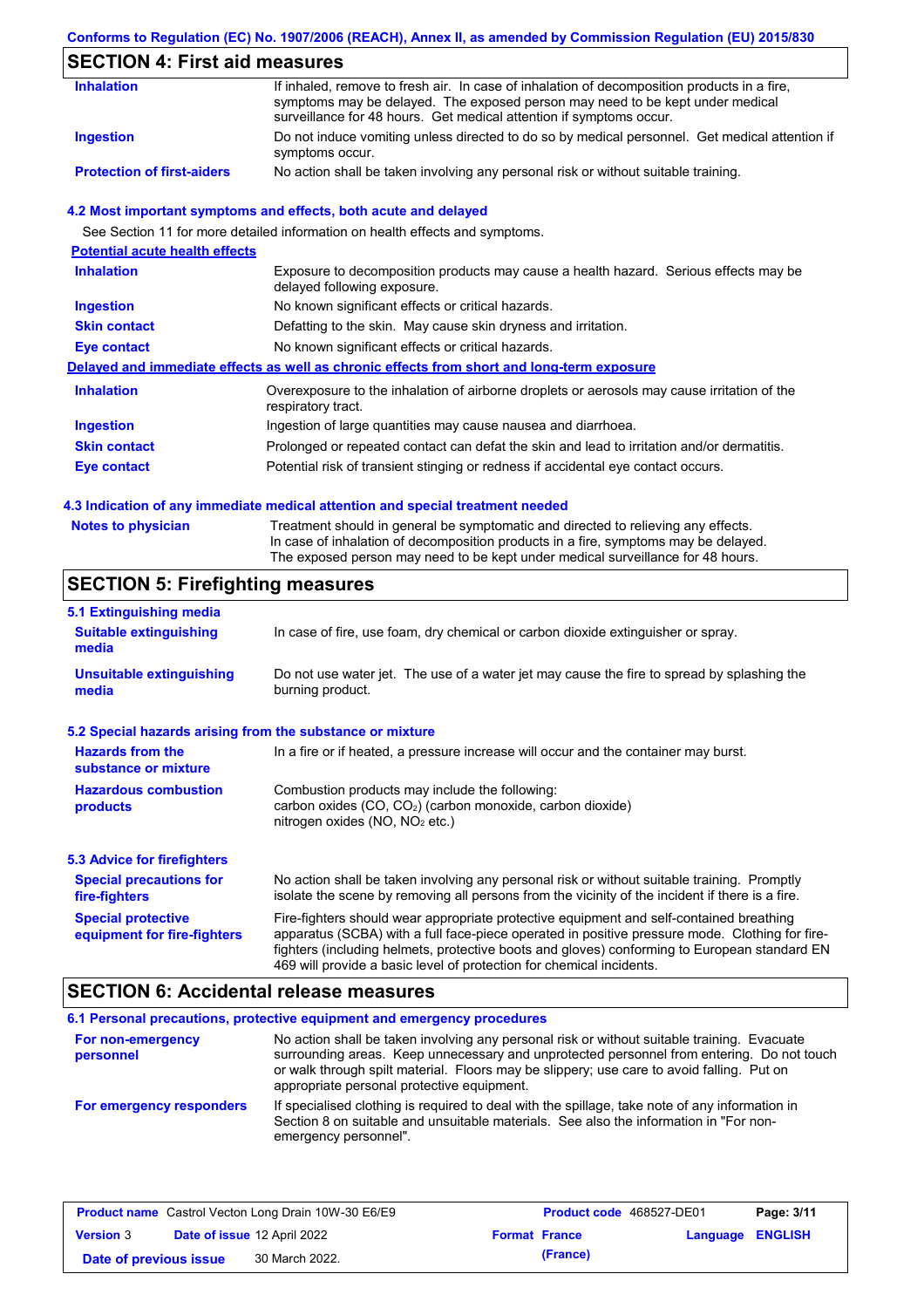## **SECTION 6: Accidental release measures**

| <b>6.2 Environmental</b><br><b>precautions</b> | Avoid dispersal of spilt material and runoff and contact with soil, waterways, drains and sewers.<br>Inform the relevant authorities if the product has caused environmental pollution (sewers,<br>waterways, soil or air).                                                                                                                                                                    |
|------------------------------------------------|------------------------------------------------------------------------------------------------------------------------------------------------------------------------------------------------------------------------------------------------------------------------------------------------------------------------------------------------------------------------------------------------|
|                                                | 6.3 Methods and material for containment and cleaning up                                                                                                                                                                                                                                                                                                                                       |
| <b>Small spill</b>                             | Stop leak if without risk. Move containers from spill area. Absorb with an inert material and<br>place in an appropriate waste disposal container. Dispose of via a licensed waste disposal<br>contractor.                                                                                                                                                                                     |
| Large spill                                    | Stop leak if without risk. Move containers from spill area. Prevent entry into sewers, water<br>courses, basements or confined areas. Contain and collect spillage with non-combustible,<br>absorbent material e.g. sand, earth, vermiculite or diatomaceous earth and place in container<br>for disposal according to local regulations. Dispose of via a licensed waste disposal contractor. |
| 6.4 Reference to other<br><b>sections</b>      | See Section 1 for emergency contact information.<br>See Section 5 for firefighting measures.<br>See Section 8 for information on appropriate personal protective equipment.<br>See Section 12 for environmental precautions.<br>See Section 13 for additional waste treatment information.                                                                                                     |

# **SECTION 7: Handling and storage**

| 7.1 Precautions for safe handling                                                    |                                                                                                                                                                                                                                                                                                                                                                                                                                                                                          |
|--------------------------------------------------------------------------------------|------------------------------------------------------------------------------------------------------------------------------------------------------------------------------------------------------------------------------------------------------------------------------------------------------------------------------------------------------------------------------------------------------------------------------------------------------------------------------------------|
| <b>Protective measures</b>                                                           | Put on appropriate personal protective equipment.                                                                                                                                                                                                                                                                                                                                                                                                                                        |
| <b>Advice on general</b><br>occupational hygiene                                     | Eating, drinking and smoking should be prohibited in areas where this material is handled,<br>stored and processed. Wash thoroughly after handling. Remove contaminated clothing and<br>protective equipment before entering eating areas. See also Section 8 for additional<br>information on hygiene measures.                                                                                                                                                                         |
| <b>7.2 Conditions for safe</b><br>storage, including any<br><i>incompatibilities</i> | Store in accordance with local requlations. Store in a dry, cool and well-ventilated area, away<br>from incompatible materials (see Section 10). Keep away from heat and direct sunlight. Keep<br>container tightly closed and sealed until ready for use. Containers that have been opened must<br>be carefully resealed and kept upright to prevent leakage. Store and use only in equipment/<br>containers designed for use with this product. Do not store in unlabelled containers. |
| <b>Not suitable</b>                                                                  | Prolonged exposure to elevated temperature                                                                                                                                                                                                                                                                                                                                                                                                                                               |
| 7.3 Specific end use(s)                                                              |                                                                                                                                                                                                                                                                                                                                                                                                                                                                                          |
| <b>Recommendations</b>                                                               | See section 1.2 and Exposure scenarios in annex, if applicable.                                                                                                                                                                                                                                                                                                                                                                                                                          |

# **SECTION 8: Exposure controls/personal protection**

### **8.1 Control parameters**

### **Occupational exposure limits** No exposure limit value known.

Whilst specific OELs for certain components may be shown in this section, other components may be present in any mist, vapour or dust produced. Therefore, the specific OELs may not be applicable to the product as a whole and are provided for guidance only.

**Recommended monitoring procedures**

If this product contains ingredients with exposure limits, personal, workplace atmosphere or biological monitoring may be required to determine the effectiveness of the ventilation or other control measures and/or the necessity to use respiratory protective equipment. Reference should be made to monitoring standards, such as the following: European Standard EN 689 (Workplace atmospheres - Guidance for the assessment of exposure by inhalation to chemical agents for comparison with limit values and measurement strategy) European Standard EN 14042 (Workplace atmospheres - Guide for the application and use of procedures for the assessment of exposure to chemical and biological agents) European Standard EN 482 (Workplace atmospheres - General requirements for the performance of procedures for the measurement of chemical agents) Reference to national guidance documents for methods for the determination of hazardous substances will also be required.

### **Derived No Effect Level**

No DNELs/DMELs available.

#### **Predicted No Effect Concentration**

No PNECs available

#### **8.2 Exposure controls**

|                        | <b>Product name</b> Castrol Vecton Long Drain 10W-30 E6/E9 | <b>Product code</b> 468527-DE01 |                  | Page: 4/11 |
|------------------------|------------------------------------------------------------|---------------------------------|------------------|------------|
| <b>Version 3</b>       | <b>Date of issue 12 April 2022</b>                         | <b>Format France</b>            | Language ENGLISH |            |
| Date of previous issue | 30 March 2022.                                             | (France)                        |                  |            |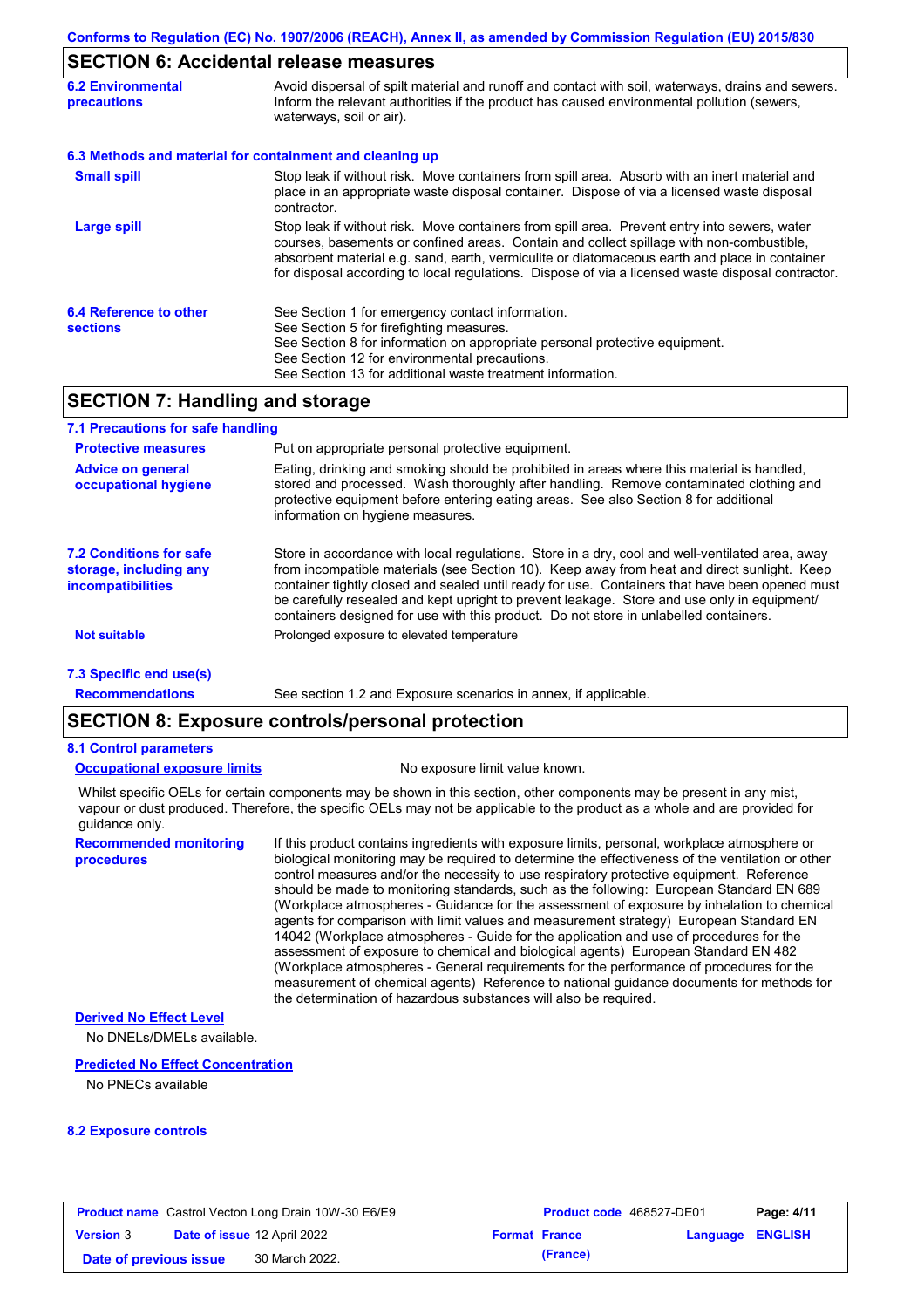# **SECTION 8: Exposure controls/personal protection**

| <b>Appropriate engineering</b><br>controls | Provide exhaust ventilation or other engineering controls to keep the relevant airborne<br>concentrations below their respective occupational exposure limits.<br>All activities involving chemicals should be assessed for their risks to health, to ensure<br>exposures are adequately controlled. Personal protective equipment should only be considered<br>after other forms of control measures (e.g. engineering controls) have been suitably evaluated.<br>Personal protective equipment should conform to appropriate standards, be suitable for use, be<br>kept in good condition and properly maintained.<br>Your supplier of personal protective equipment should be consulted for advice on selection and<br>appropriate standards. For further information contact your national organisation for standards.<br>The final choice of protective equipment will depend upon a risk assessment. It is important to<br>ensure that all items of personal protective equipment are compatible. |
|--------------------------------------------|---------------------------------------------------------------------------------------------------------------------------------------------------------------------------------------------------------------------------------------------------------------------------------------------------------------------------------------------------------------------------------------------------------------------------------------------------------------------------------------------------------------------------------------------------------------------------------------------------------------------------------------------------------------------------------------------------------------------------------------------------------------------------------------------------------------------------------------------------------------------------------------------------------------------------------------------------------------------------------------------------------|
| <b>Individual protection measures</b>      |                                                                                                                                                                                                                                                                                                                                                                                                                                                                                                                                                                                                                                                                                                                                                                                                                                                                                                                                                                                                         |
| <b>Hygiene measures</b>                    | Wash hands, forearms and face thoroughly after handling chemical products, before eating,<br>smoking and using the lavatory and at the end of the working period. Ensure that eyewash<br>stations and safety showers are close to the workstation location.                                                                                                                                                                                                                                                                                                                                                                                                                                                                                                                                                                                                                                                                                                                                             |
| <b>Respiratory protection</b>              | In case of insufficient ventilation, wear suitable respiratory equipment.<br>The correct choice of respiratory protection depends upon the chemicals being handled, the<br>conditions of work and use, and the condition of the respiratory equipment. Safety procedures<br>should be developed for each intended application. Respiratory protection equipment should<br>therefore be chosen in consultation with the supplier/manufacturer and with a full assessment<br>of the working conditions.                                                                                                                                                                                                                                                                                                                                                                                                                                                                                                   |
| <b>Eye/face protection</b>                 | Safety glasses with side shields.                                                                                                                                                                                                                                                                                                                                                                                                                                                                                                                                                                                                                                                                                                                                                                                                                                                                                                                                                                       |
| <b>Skin protection</b>                     |                                                                                                                                                                                                                                                                                                                                                                                                                                                                                                                                                                                                                                                                                                                                                                                                                                                                                                                                                                                                         |
| <b>Hand protection</b>                     | <b>General Information:</b>                                                                                                                                                                                                                                                                                                                                                                                                                                                                                                                                                                                                                                                                                                                                                                                                                                                                                                                                                                             |
|                                            | Because specific work environments and material handling practices vary, safety procedures<br>should be developed for each intended application. The correct choice of protective gloves<br>depends upon the chemicals being handled, and the conditions of work and use. Most gloves<br>provide protection for only a limited time before they must be discarded and replaced (even the<br>best chemically resistant gloves will break down after repeated chemical exposures).                                                                                                                                                                                                                                                                                                                                                                                                                                                                                                                        |
|                                            | Gloves should be chosen in consultation with the supplier / manufacturer and taking account of<br>a full assessment of the working conditions.                                                                                                                                                                                                                                                                                                                                                                                                                                                                                                                                                                                                                                                                                                                                                                                                                                                          |
|                                            | Recommended: Nitrile gloves.<br><b>Breakthrough time:</b>                                                                                                                                                                                                                                                                                                                                                                                                                                                                                                                                                                                                                                                                                                                                                                                                                                                                                                                                               |
|                                            | Breakthrough time data are generated by glove manufacturers under laboratory test conditions<br>and represent how long a glove can be expected to provide effective permeation resistance. It<br>is important when following breakthrough time recommendations that actual workplace<br>conditions are taken into account. Always consult with your glove supplier for up-to-date<br>technical information on breakthrough times for the recommended glove type.<br>Our recommendations on the selection of gloves are as follows:                                                                                                                                                                                                                                                                                                                                                                                                                                                                      |
|                                            | Continuous contact:                                                                                                                                                                                                                                                                                                                                                                                                                                                                                                                                                                                                                                                                                                                                                                                                                                                                                                                                                                                     |
|                                            | Gloves with a minimum breakthrough time of 240 minutes, or >480 minutes if suitable gloves<br>can be obtained.<br>If suitable gloves are not available to offer that level of protection, gloves with shorter<br>breakthrough times may be acceptable as long as appropriate glove maintenance and<br>replacement regimes are determined and adhered to.                                                                                                                                                                                                                                                                                                                                                                                                                                                                                                                                                                                                                                                |
|                                            | Short-term / splash protection:                                                                                                                                                                                                                                                                                                                                                                                                                                                                                                                                                                                                                                                                                                                                                                                                                                                                                                                                                                         |
|                                            | Recommended breakthrough times as above.<br>It is recognised that for short-term, transient exposures, gloves with shorter breakthrough times<br>may commonly be used. Therefore, appropriate maintenance and replacement regimes must<br>be determined and rigorously followed.                                                                                                                                                                                                                                                                                                                                                                                                                                                                                                                                                                                                                                                                                                                        |
|                                            | <b>Glove Thickness:</b>                                                                                                                                                                                                                                                                                                                                                                                                                                                                                                                                                                                                                                                                                                                                                                                                                                                                                                                                                                                 |
|                                            | For general applications, we recommend gloves with a thickness typically greater than 0.35 mm.                                                                                                                                                                                                                                                                                                                                                                                                                                                                                                                                                                                                                                                                                                                                                                                                                                                                                                          |
|                                            | It should be emphasised that glove thickness is not necessarily a good predictor of glove<br>resistance to a specific chemical, as the permeation efficiency of the glove will be dependent<br>on the exact composition of the glove material. Therefore, glove selection should also be based<br>on consideration of the task requirements and knowledge of breakthrough times.<br>Glove thickness may also vary depending on the glove manufacturer, the glove type and the<br>glove model. Therefore, the manufacturers' technical data should always be taken into account<br>to ensure selection of the most appropriate glove for the task.                                                                                                                                                                                                                                                                                                                                                       |

|                        | <b>Product name</b> Castrol Vecton Long Drain 10W-30 E6/E9 |                      | <b>Product code</b> 468527-DE01 |                         | Page: 5/11 |
|------------------------|------------------------------------------------------------|----------------------|---------------------------------|-------------------------|------------|
| <b>Version 3</b>       | <b>Date of issue 12 April 2022</b>                         | <b>Format France</b> |                                 | <b>Language ENGLISH</b> |            |
| Date of previous issue | 30 March 2022.                                             |                      | (France)                        |                         |            |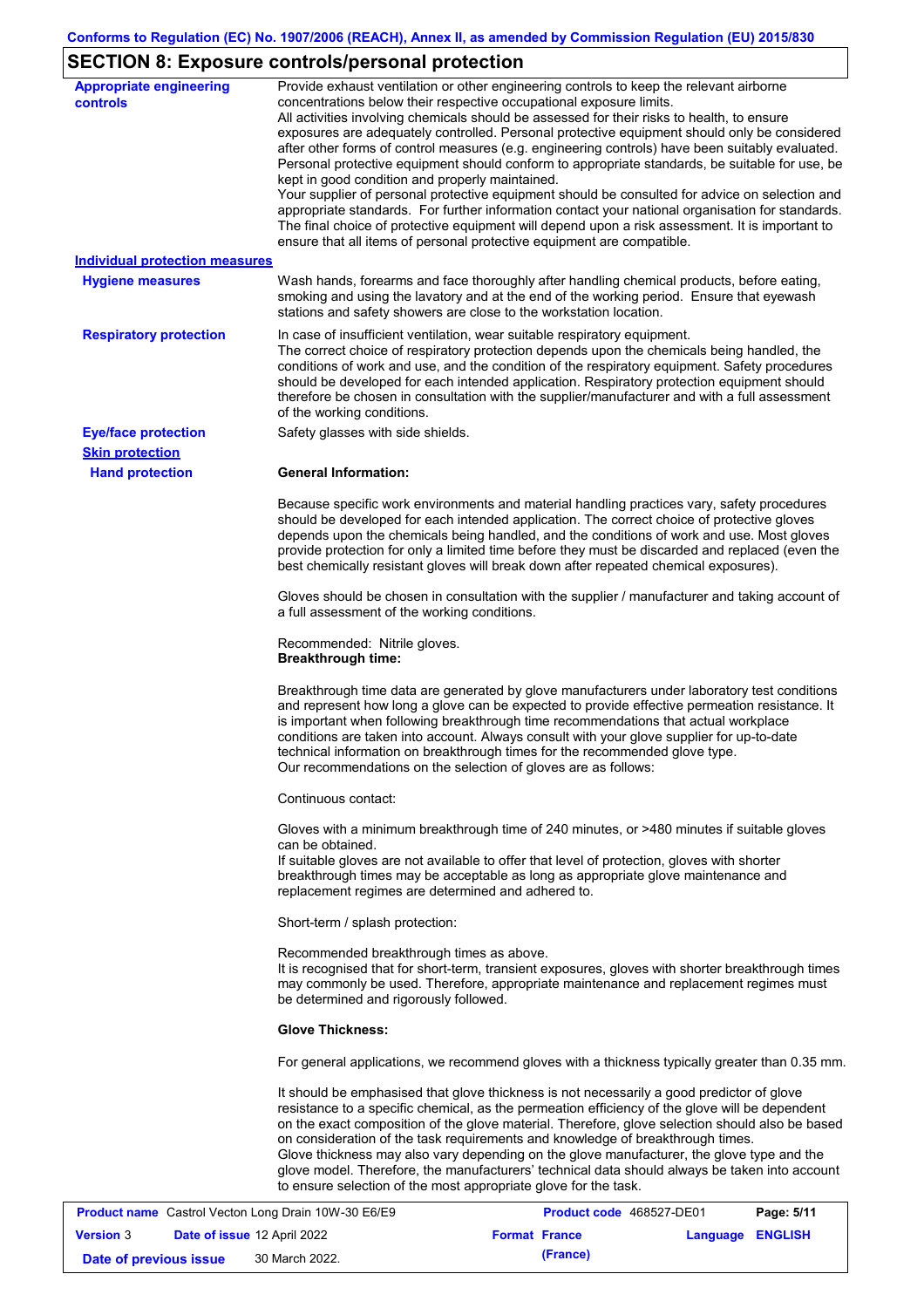# **SECTION 8: Exposure controls/personal protection**

|                                           | Note: Depending on the activity being conducted, gloves of varying thickness may be required<br>for specific tasks. For example:                                                                                                                                                                                                                                                                                                                                                                                                                                                                                                                                                      |
|-------------------------------------------|---------------------------------------------------------------------------------------------------------------------------------------------------------------------------------------------------------------------------------------------------------------------------------------------------------------------------------------------------------------------------------------------------------------------------------------------------------------------------------------------------------------------------------------------------------------------------------------------------------------------------------------------------------------------------------------|
|                                           | • Thinner gloves (down to 0.1 mm or less) may be required where a high degree of manual<br>dexterity is needed. However, these gloves are only likely to give short duration protection and<br>would normally be just for single use applications, then disposed of.                                                                                                                                                                                                                                                                                                                                                                                                                  |
|                                           | • Thicker gloves (up to 3 mm or more) may be required where there is a mechanical (as well<br>as a chemical) risk i.e. where there is abrasion or puncture potential.                                                                                                                                                                                                                                                                                                                                                                                                                                                                                                                 |
| <b>Skin and body</b>                      | Use of protective clothing is good industrial practice.<br>Personal protective equipment for the body should be selected based on the task being<br>performed and the risks involved and should be approved by a specialist before handling this<br>product.<br>Cotton or polyester/cotton overalls will only provide protection against light superficial<br>contamination that will not soak through to the skin. Overalls should be laundered on a regular<br>basis. When the risk of skin exposure is high (e.g. when cleaning up spillages or if there is a<br>risk of splashing) then chemical resistant aprons and/or impervious chemical suits and boots<br>will be required. |
| <b>Refer to standards:</b>                | Respiratory protection: EN 529<br>Gloves: EN 420, EN 374<br>Eye protection: EN 166<br>Filtering half-mask: EN 149<br>Filtering half-mask with valve: EN 405<br>Half-mask: EN 140 plus filter<br>Full-face mask: EN 136 plus filter<br>Particulate filters: EN 143<br>Gas/combined filters: EN 14387                                                                                                                                                                                                                                                                                                                                                                                   |
| <b>Environmental exposure</b><br>controls | Emissions from ventilation or work process equipment should be checked to ensure they<br>comply with the requirements of environmental protection legislation. In some cases, fume<br>scrubbers, filters or engineering modifications to the process equipment will be necessary to<br>reduce emissions to acceptable levels.                                                                                                                                                                                                                                                                                                                                                         |

# **SECTION 9: Physical and chemical properties**

The conditions of measurement of all properties are at standard temperature and pressure unless otherwise indicated.

## **9.1 Information on basic physical and chemical properties**

| <b>Appearance</b>                                      |                                       |           |                         |          |                          |                            |  |
|--------------------------------------------------------|---------------------------------------|-----------|-------------------------|----------|--------------------------|----------------------------|--|
| <b>Physical state</b>                                  | Liquid.                               |           |                         |          |                          |                            |  |
| <b>Colour</b>                                          | Amber.                                |           |                         |          |                          |                            |  |
| <b>Odour</b>                                           | Not available.                        |           |                         |          |                          |                            |  |
| <b>Odour threshold</b>                                 | Not available.                        |           |                         |          |                          |                            |  |
| pH                                                     | Not applicable.                       |           |                         |          |                          |                            |  |
| <b>Melting point/freezing point</b>                    | Not available.                        |           |                         |          |                          |                            |  |
| <b>Initial boiling point and boiling</b><br>range      | Not available.                        |           |                         |          |                          |                            |  |
| <b>Pour point</b>                                      | -42 $\degree$ C                       |           |                         |          |                          |                            |  |
| <b>Flash point</b>                                     | Open cup: 232°C (449.6°F) [Cleveland] |           |                         |          |                          |                            |  |
| <b>Evaporation rate</b>                                | Not available.                        |           |                         |          |                          |                            |  |
| <b>Flammability (solid, gas)</b>                       | Not available.                        |           |                         |          |                          |                            |  |
| <b>Upper/lower flammability or</b><br>explosive limits | Not available.                        |           |                         |          |                          |                            |  |
| <b>Vapour pressure</b>                                 | Not available.                        |           |                         |          |                          |                            |  |
|                                                        |                                       |           | Vapour Pressure at 20°C |          |                          | Vapour pressure at 50°C    |  |
|                                                        | <b>Ingredient name</b>                | mm Hg kPa | <b>Method</b>           | mm<br>Hg | kPa                      | <b>Method</b>              |  |
|                                                        |                                       |           |                         |          |                          |                            |  |
|                                                        |                                       |           |                         |          |                          |                            |  |
|                                                        |                                       |           |                         |          |                          |                            |  |
|                                                        |                                       |           |                         |          |                          |                            |  |
|                                                        |                                       |           |                         |          | Product code 468527-DE01 |                            |  |
| Product name Castrol Vecton Long Drain 10W-30 E6/E9    |                                       |           |                         |          |                          | Page: 6/11                 |  |
| <b>Version 3</b><br>Date of issue 12 April 2022        |                                       |           | <b>Format France</b>    |          |                          | <b>ENGLISH</b><br>Language |  |
| Date of previous issue                                 | 30 March 2022.                        |           | (France)                |          |                          |                            |  |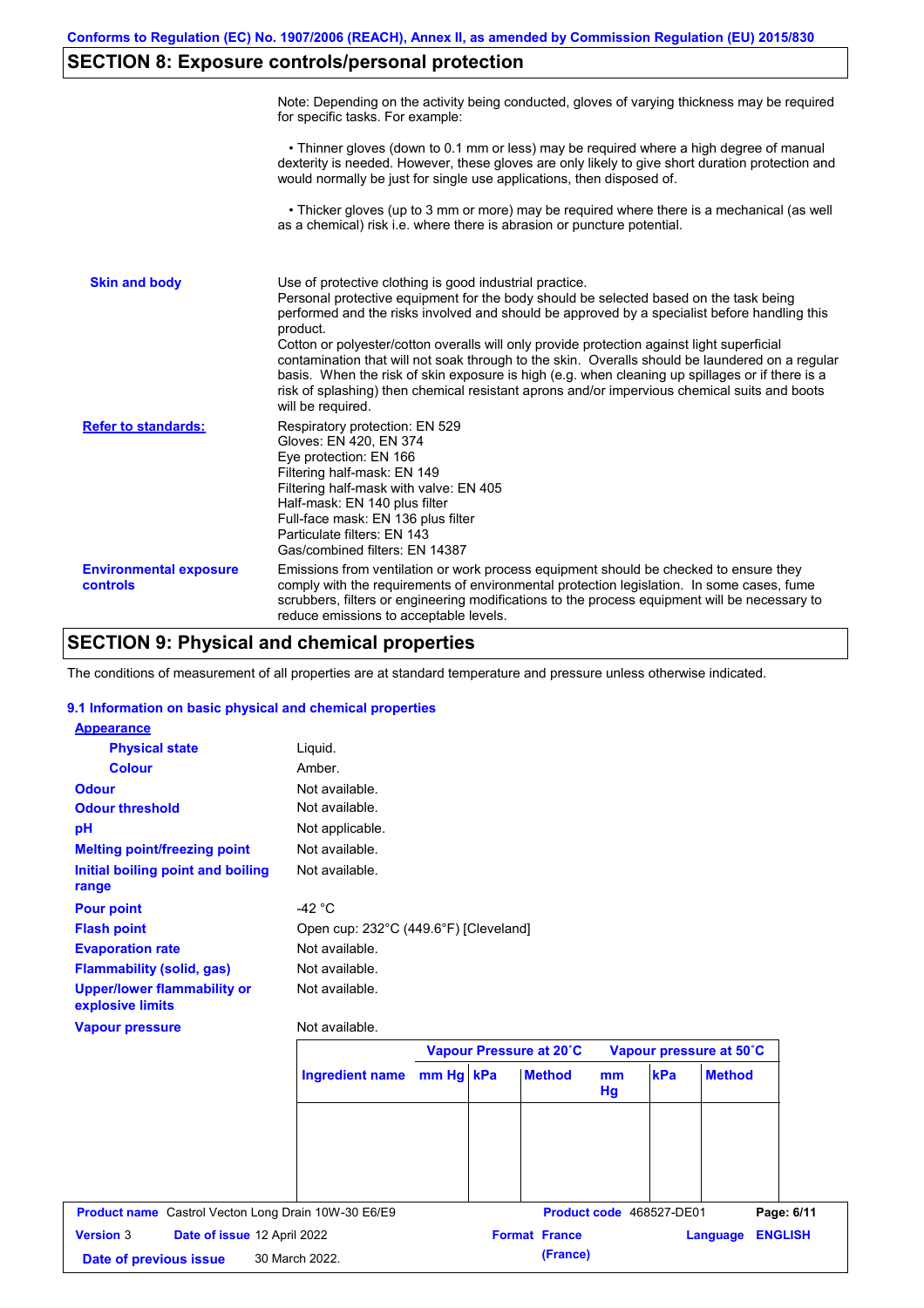# **SECTION 9: Physical and chemical properties**

| OLOTION 9. I HYSICAI ANG CHENNCAI PIOPERIES       |                                                                                                                                                                         |         |                    |               |  |
|---------------------------------------------------|-------------------------------------------------------------------------------------------------------------------------------------------------------------------------|---------|--------------------|---------------|--|
|                                                   | Distillates (petroleum),<br>< 0.08<br>hydrotreated heavy<br>paraffinic                                                                                                  | <0.011  | <b>ASTM D 5191</b> |               |  |
|                                                   | Lubricating oils<br>< 0.08<br>(petroleum), C20-50,<br>hydrotreated neutral oil-<br>based                                                                                | $0.011$ | <b>ASTM D 5191</b> |               |  |
|                                                   | Distillates (petroleum),<br>< 0.08<br>solvent-dewaxed<br>heavy paraffinic                                                                                               | < 0.011 | <b>ASTM D 5191</b> |               |  |
|                                                   | Distillates (petroleum),<br>< 0.08<br>hydrotreated light<br>paraffinic                                                                                                  | $0.011$ | <b>ASTM D 5191</b> |               |  |
| <b>Vapour density</b>                             | Not available.                                                                                                                                                          |         |                    |               |  |
| <b>Relative density</b>                           | Not available.                                                                                                                                                          |         |                    |               |  |
| <b>Density</b>                                    | <1000 kg/m <sup>3</sup> (<1 g/cm <sup>3</sup> ) at 15°C                                                                                                                 |         |                    |               |  |
| <b>Solubility(ies)</b>                            | insoluble in water.                                                                                                                                                     |         |                    |               |  |
| <b>Partition coefficient: n-octanol/</b><br>water | Not applicable.                                                                                                                                                         |         |                    |               |  |
| <b>Auto-ignition temperature</b>                  | <b>Ingredient name</b>                                                                                                                                                  | °C      | °F                 | <b>Method</b> |  |
|                                                   | reaction mass of isomers of:<br>C7-9-alkyl 3-(3,5-di-tert-butyl-<br>4-hydroxyphenyl) propionate                                                                         | 365     | 689                |               |  |
| <b>Decomposition temperature</b>                  | Not available.                                                                                                                                                          |         |                    |               |  |
| <b>Viscosity</b>                                  | Kinematic: 83.4 mm <sup>2</sup> /s (83.4 cSt) at 40 $^{\circ}$ C<br>Kinematic: 11.7 to 12.5 mm <sup>2</sup> /s (11.7 to 12.5 cSt) at 100°C                              |         |                    |               |  |
| <b>Explosive properties</b>                       | Not available.                                                                                                                                                          |         |                    |               |  |
| <b>Oxidising properties</b>                       | Not available.                                                                                                                                                          |         |                    |               |  |
| <b>Particle characteristics</b>                   |                                                                                                                                                                         |         |                    |               |  |
| <b>Median particle size</b>                       | Not applicable.                                                                                                                                                         |         |                    |               |  |
| 9.2 Other information                             |                                                                                                                                                                         |         |                    |               |  |
| No additional information.                        |                                                                                                                                                                         |         |                    |               |  |
| <b>SECTION 10: Stability and reactivity</b>       |                                                                                                                                                                         |         |                    |               |  |
| <b>10.1 Reactivity</b>                            | No specific test data available for this product. Refer to Conditions to avoid and Incompatible<br>materials for additional information.                                |         |                    |               |  |
| <b>10.2 Chemical stability</b>                    | The product is stable.                                                                                                                                                  |         |                    |               |  |
| 10.3 Possibility of<br>hazardous reactions        | Under normal conditions of storage and use, hazardous reactions will not occur.<br>Under normal conditions of storage and use, hazardous polymerisation will not occur. |         |                    |               |  |
| <b>10.4 Conditions to avoid</b>                   | Avoid all possible sources of ignition (spark or flame).                                                                                                                |         |                    |               |  |
| 10.5 Incompatible materials                       | Reactive or incompatible with the following materials: oxidising materials.                                                                                             |         |                    |               |  |
| <b>10.6 Hazardous</b>                             | Under normal conditions of storage and use, hazardous decomposition products should not be                                                                              |         |                    |               |  |

**decomposition products** produced.

# **SECTION 11: Toxicological information**

| 11.1 Information on toxicological effects                  |                                                                                                                     |                          |          |                |
|------------------------------------------------------------|---------------------------------------------------------------------------------------------------------------------|--------------------------|----------|----------------|
| <b>Acute toxicity estimates</b>                            |                                                                                                                     |                          |          |                |
| Not available.                                             |                                                                                                                     |                          |          |                |
| <b>Information on likely</b><br>routes of exposure         | Routes of entry anticipated: Dermal, Inhalation.                                                                    |                          |          |                |
| <b>Potential acute health effects</b>                      |                                                                                                                     |                          |          |                |
| <b>Inhalation</b>                                          | Exposure to decomposition products may cause a health hazard. Serious effects may be<br>delayed following exposure. |                          |          |                |
| <b>Ingestion</b>                                           | No known significant effects or critical hazards.                                                                   |                          |          |                |
| <b>Skin contact</b>                                        | Defatting to the skin. May cause skin dryness and irritation.                                                       |                          |          |                |
| <b>Product name</b> Castrol Vecton Long Drain 10W-30 E6/E9 |                                                                                                                     | Product code 468527-DE01 |          | Page: 7/11     |
| <b>Version 3</b><br><b>Date of issue 12 April 2022</b>     |                                                                                                                     | <b>Format France</b>     | Language | <b>ENGLISH</b> |
| Date of previous issue                                     | 30 March 2022.                                                                                                      | (France)                 |          |                |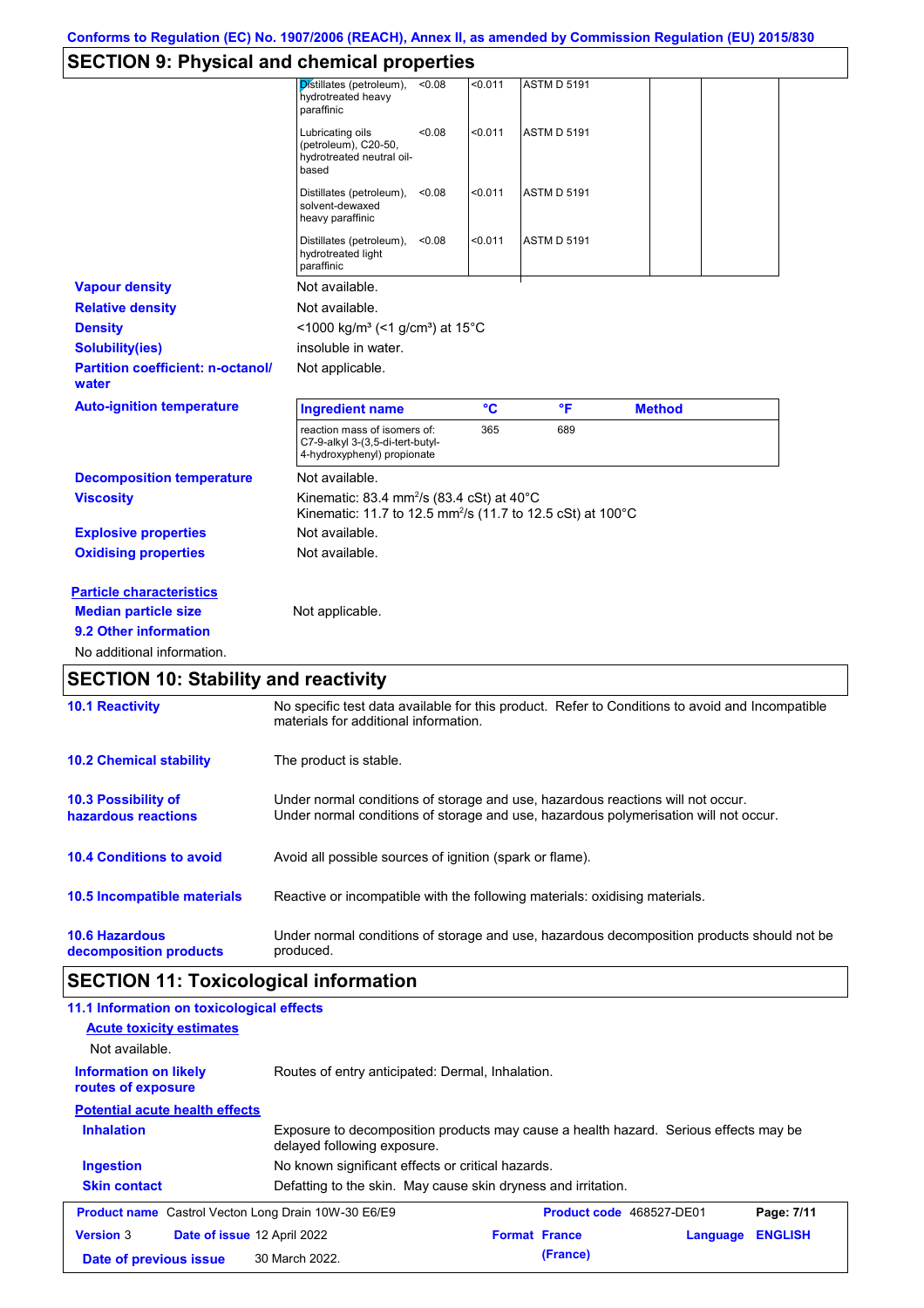# **SECTION 11: Toxicological information**

| Eye contact                             | No known significant effects or critical hazards.                                                                                                                                                                                                                                                                                                                                                               |
|-----------------------------------------|-----------------------------------------------------------------------------------------------------------------------------------------------------------------------------------------------------------------------------------------------------------------------------------------------------------------------------------------------------------------------------------------------------------------|
|                                         | <b>Symptoms related to the physical, chemical and toxicological characteristics</b>                                                                                                                                                                                                                                                                                                                             |
| <b>Inhalation</b>                       | No specific data.                                                                                                                                                                                                                                                                                                                                                                                               |
| <b>Ingestion</b>                        | No specific data.                                                                                                                                                                                                                                                                                                                                                                                               |
| <b>Skin contact</b>                     | Adverse symptoms may include the following:<br>irritation<br>dryness<br>cracking                                                                                                                                                                                                                                                                                                                                |
| <b>Eye contact</b>                      | No specific data.                                                                                                                                                                                                                                                                                                                                                                                               |
|                                         | Delayed and immediate effects as well as chronic effects from short and long-term exposure                                                                                                                                                                                                                                                                                                                      |
| <b>Inhalation</b>                       | Overexposure to the inhalation of airborne droplets or aerosols may cause irritation of the<br>respiratory tract.                                                                                                                                                                                                                                                                                               |
| <b>Ingestion</b>                        | Ingestion of large quantities may cause nausea and diarrhoea.                                                                                                                                                                                                                                                                                                                                                   |
| <b>Skin contact</b>                     | Prolonged or repeated contact can defat the skin and lead to irritation and/or dermatitis.                                                                                                                                                                                                                                                                                                                      |
| <b>Eye contact</b>                      | Potential risk of transient stinging or redness if accidental eye contact occurs.                                                                                                                                                                                                                                                                                                                               |
| <b>Potential chronic health effects</b> |                                                                                                                                                                                                                                                                                                                                                                                                                 |
| <b>General</b>                          | <b>USED ENGINE OILS</b><br>Combustion products resulting from the operation of internal combustion engines contaminate<br>engine oils during use. Used engine oil may contain hazardous components which have the<br>potential to cause skin cancer. Frequent or prolonged contact with all types and makes of used<br>engine oil must therefore be avoided and a high standard of personal hygiene maintained. |
| <b>Carcinogenicity</b>                  | No known significant effects or critical hazards.                                                                                                                                                                                                                                                                                                                                                               |
| <b>Mutagenicity</b>                     | No known significant effects or critical hazards.                                                                                                                                                                                                                                                                                                                                                               |
| <b>Developmental effects</b>            | No known significant effects or critical hazards.                                                                                                                                                                                                                                                                                                                                                               |
| <b>Fertility effects</b>                | No known significant effects or critical hazards.                                                                                                                                                                                                                                                                                                                                                               |

# **SECTION 12: Ecological information**

```
12.1 Toxicity
```
**Environmental hazards** Not classified as dangerous

## **12.2 Persistence and degradability**

Expected to be biodegradable.

### **12.3 Bioaccumulative potential**

This product is not expected to bioaccumulate through food chains in the environment.

| <b>12.4 Mobility in soil</b>                                  |                                                                      |
|---------------------------------------------------------------|----------------------------------------------------------------------|
| <b>Soil/water partition</b><br>coefficient (K <sub>oc</sub> ) | Not available.                                                       |
| <b>Mobility</b>                                               | Spillages may penetrate the soil causing ground water contamination. |

## **12.5 Results of PBT and vPvB assessment**

Product does not meet the criteria for PBT or vPvB according to Regulation (EC) No. 1907/2006, Annex XIII.

## **12.6 Other adverse effects**

| Other ecological information Spills may form a film on water surfaces causing physical damage to organisms. Oxygen |
|--------------------------------------------------------------------------------------------------------------------|
| transfer could also be impaired.                                                                                   |

# **SECTION 13: Disposal considerations**

| <b>13.1 Waste treatment methods</b> |                                                                                                                                                                      |
|-------------------------------------|----------------------------------------------------------------------------------------------------------------------------------------------------------------------|
| <b>Product</b>                      |                                                                                                                                                                      |
| <b>Methods of disposal</b>          | Where possible, arrange for product to be recycled. Dispose of via an authorised person/<br>licensed waste disposal contractor in accordance with local regulations. |
| <b>Hazardous waste</b>              | Yes.                                                                                                                                                                 |
| European waste catalogue (EWC)      |                                                                                                                                                                      |
| <b>Waste code</b>                   | <b>Waste designation</b>                                                                                                                                             |

| waste code: | <b>waste designation</b>                                         |
|-------------|------------------------------------------------------------------|
| l 13 02 05* | Imineral-based non-chlorinated engine, gear and lubricating oils |

| <b>Product name</b> Castrol Vecton Long Drain 10W-30 E6/E9 |  | <b>Product code</b> 468527-DE01    |                      | Page: 8/11 |                  |  |
|------------------------------------------------------------|--|------------------------------------|----------------------|------------|------------------|--|
| <b>Version 3</b>                                           |  | <b>Date of issue 12 April 2022</b> | <b>Format France</b> |            | Language ENGLISH |  |
| Date of previous issue                                     |  | 30 March 2022.                     |                      | (France)   |                  |  |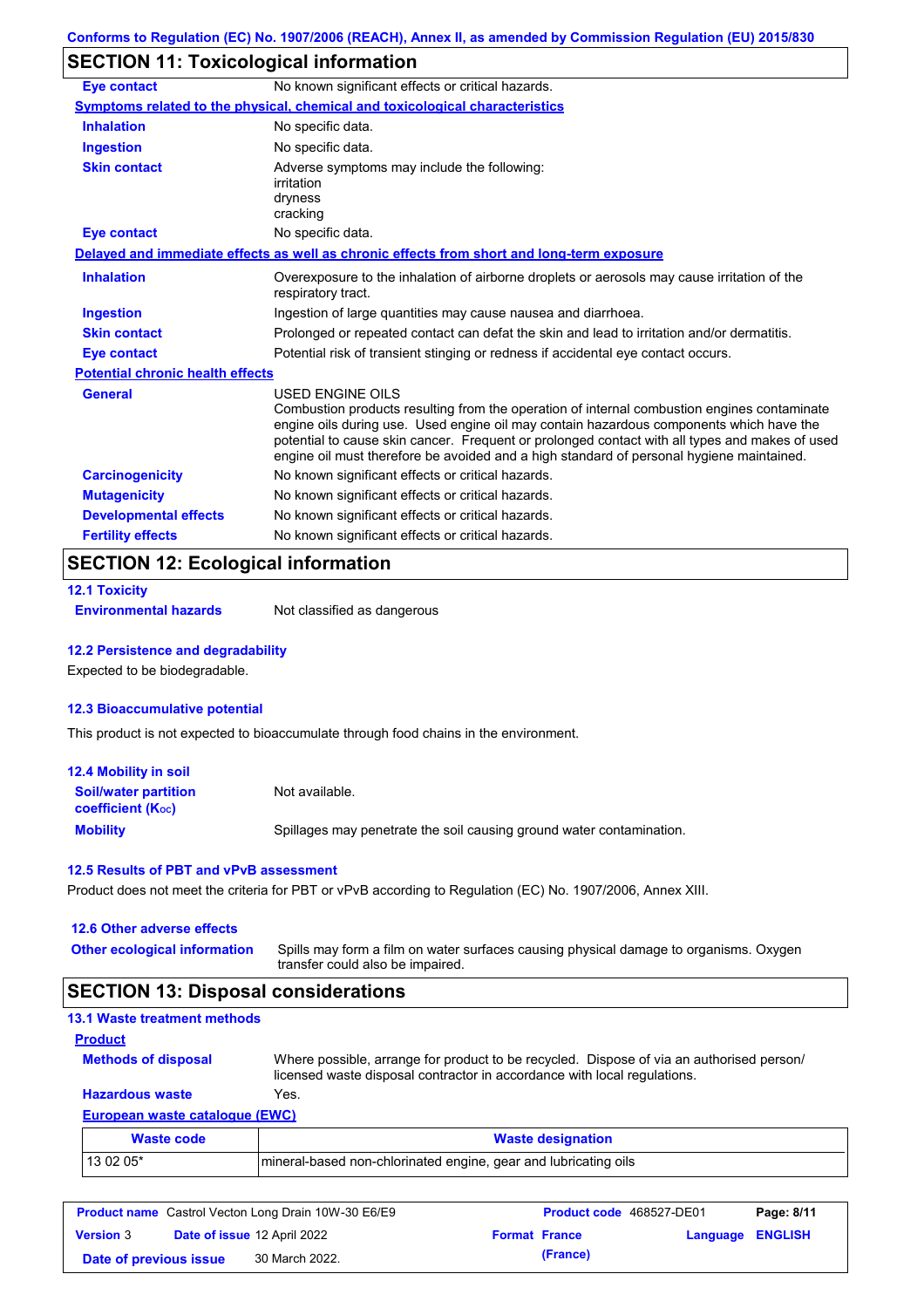# **SECTION 13: Disposal considerations**

However, deviation from the intended use and/or the presence of any potential contaminants may require an alternative waste disposal code to be assigned by the end user.

## **Packaging**

| <b>Methods of disposal</b>               | Where possible, arrange for product to be recycled. Dispose of via an authorised person/<br>licensed waste disposal contractor in accordance with local regulations.                                                                    |
|------------------------------------------|-----------------------------------------------------------------------------------------------------------------------------------------------------------------------------------------------------------------------------------------|
| <b>Special precautions</b>               | This material and its container must be disposed of in a safe way. Empty containers or liners<br>may retain some product residues. Avoid dispersal of spilt material and runoff and contact with<br>soil, waterways, drains and sewers. |
| <b>References</b>                        | Commission 2014/955/EU<br>Directive 2008/98/EC                                                                                                                                                                                          |
| <b>SECTION 14: Transport information</b> |                                                                                                                                                                                                                                         |

#### - - - - - - - - - Not regulated. Not regulated. Not regulated. - - - **ADR/RID IMDG IATA 14.1 UN number 14.2 UN proper shipping name 14.3 Transport hazard class(es) 14.4 Packing group ADN Additional information 14.5 Environmental hazards** No. 1980 | No. 1980 | No. 1980 | No. 1980 | No. 1980 | No. 1980 | No. 1980 | No. 1980 | No. 1980 | No. 1980 | Not regulated. - No. - -

**14.6 Special precautions for user** Not available.

### **14.7 Transport in bulk according to IMO instruments**

# **SECTION 15: Regulatory information**

Not available.

| 15.1 Safety, health and environmental regulations/legislation specific for the substance or mixture |  |
|-----------------------------------------------------------------------------------------------------|--|
| EU Regulation (EC) No. 1907/2006 (REACH)                                                            |  |
| Annex XIV - List of substances subject to authorisation                                             |  |
| <b>Annex XIV</b>                                                                                    |  |
| None of the components are listed.                                                                  |  |
| <b>Substances of very high concern</b>                                                              |  |
| None of the components are listed.                                                                  |  |

**EU Regulation (EC) No. 1907/2006 (REACH)**

| <u> 20 Russianus III - 1908 Russianus III - 1908 </u>                                                                                                    |                                                                                                                                |                          |          |                |
|----------------------------------------------------------------------------------------------------------------------------------------------------------|--------------------------------------------------------------------------------------------------------------------------------|--------------------------|----------|----------------|
| <b>Annex XVII - Restrictions</b><br>on the manufacture.<br>placing on the market<br>and use of certain<br>dangerous substances,<br>mixtures and articles | Not applicable.                                                                                                                |                          |          |                |
| <b>Other regulations</b>                                                                                                                                 |                                                                                                                                |                          |          |                |
| <b>REACH Status</b>                                                                                                                                      | The company, as identified in Section 1, sells this product in the EU in compliance with the<br>current requirements of REACH. |                          |          |                |
| <b>United States inventory</b><br>(TSCA 8b)                                                                                                              | All components are active or exempted.                                                                                         |                          |          |                |
| <b>Australia inventory (AIIC)</b>                                                                                                                        | All components are listed or exempted.                                                                                         |                          |          |                |
| <b>Canada inventory</b>                                                                                                                                  | All components are listed or exempted.                                                                                         |                          |          |                |
| <b>China inventory (IECSC)</b>                                                                                                                           | At least one component is not listed.                                                                                          |                          |          |                |
| <b>Product name</b> Castrol Vecton Long Drain 10W-30 E6/E9                                                                                               |                                                                                                                                | Product code 468527-DE01 |          | Page: 9/11     |
| <b>Version 3</b><br>Date of issue 12 April 2022                                                                                                          |                                                                                                                                | <b>Format France</b>     | Language | <b>ENGLISH</b> |
| Date of previous issue                                                                                                                                   | 30 March 2022.                                                                                                                 | (France)                 |          |                |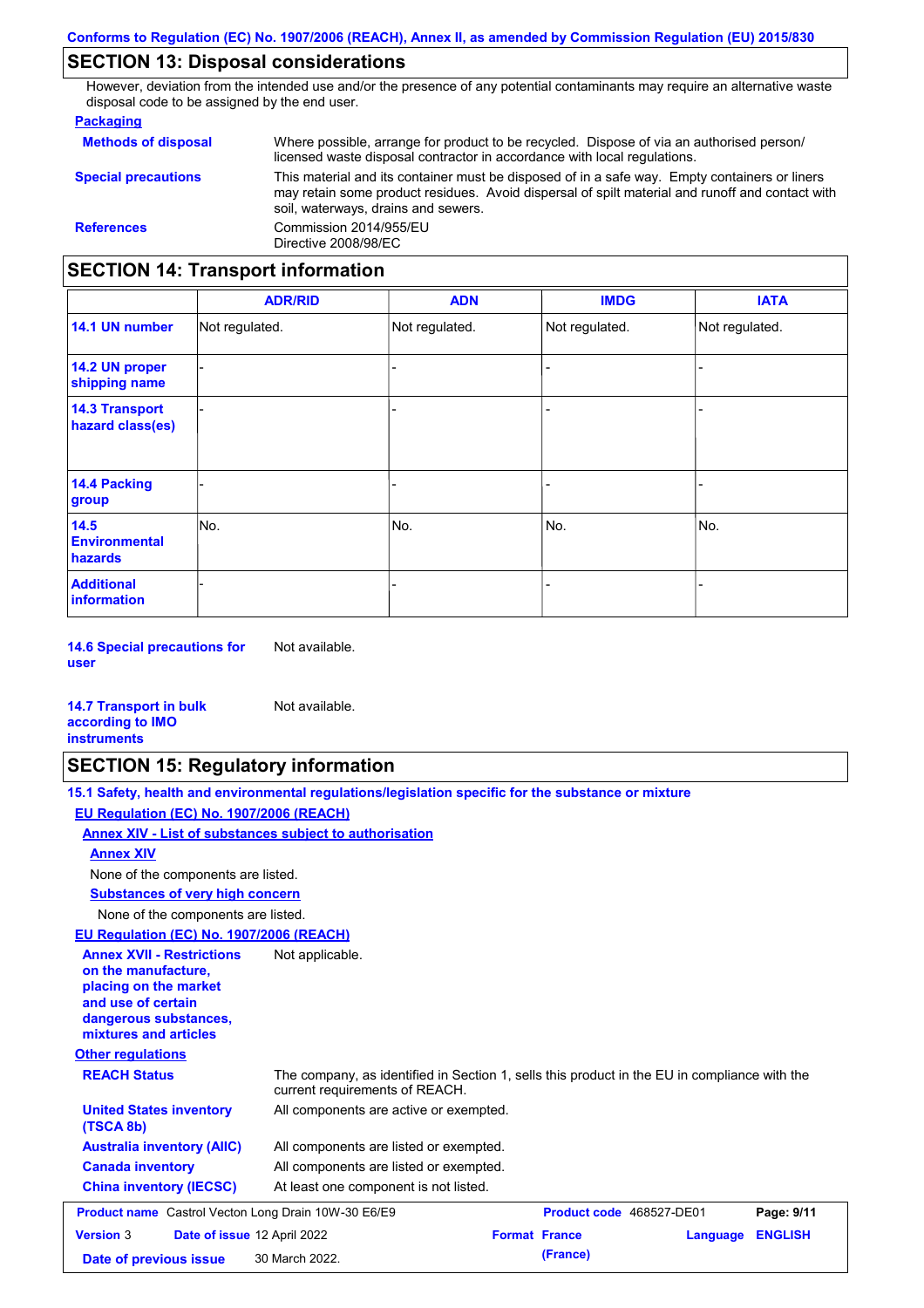# **SECTION 15: Regulatory information**

| <b>Japan inventory (CSCL)</b>                                   | All components are listed or exempted. |
|-----------------------------------------------------------------|----------------------------------------|
| <b>Korea inventory (KECI)</b>                                   | All components are listed or exempted. |
| <b>Philippines inventory</b><br>(PICCS)                         | At least one component is not listed.  |
| <b>Taiwan Chemical</b><br><b>Substances Inventory</b><br>(TCSI) | All components are listed or exempted. |
| Ozone depleting substances (1005/2009/EU)                       |                                        |
| Not listed.                                                     |                                        |
| Prior Informed Consent (PIC) (649/2012/EU)<br>Not listed.       |                                        |
| <b>Persistent Organic Pollutants</b><br>Not listed.             |                                        |
| <b>EU - Water framework directive - Priority substances</b>     |                                        |
| None of the components are listed.                              |                                        |
| <b>Seveso Directive</b>                                         |                                        |
| This product is not controlled under the Seveso Directive.      |                                        |
| <b>National regulations</b>                                     |                                        |
| <b>Social Security Code,</b><br>Articles L 461-1 to L 461-7     | Sécurité sociale : tableau 36          |
| <b>Reinforced medical</b><br>surveillance                       | Not applicable                         |
|                                                                 |                                        |

| <b>15.2 Chemical safety</b> | A Chemical Safety Assessment has been carried out for one or more of the substances within  |
|-----------------------------|---------------------------------------------------------------------------------------------|
| assessment                  | this mixture. A Chemical Safety Assessment has not been carried out for the mixture itself. |

# **SECTION 16: Other information**

| <b>Abbreviations and acronyms</b> | ADN = European Provisions concerning the International Carriage of Dangerous Goods by<br>Inland Waterway                   |
|-----------------------------------|----------------------------------------------------------------------------------------------------------------------------|
|                                   | ADR = The European Agreement concerning the International Carriage of Dangerous Goods by<br>Road                           |
|                                   | ATE = Acute Toxicity Estimate                                                                                              |
|                                   | <b>BCF</b> = Bioconcentration Factor                                                                                       |
|                                   | CAS = Chemical Abstracts Service                                                                                           |
|                                   | CLP = Classification, Labelling and Packaging Regulation [Regulation (EC) No. 1272/2008]                                   |
|                                   | CSA = Chemical Safety Assessment                                                                                           |
|                                   | CSR = Chemical Safety Report                                                                                               |
|                                   | <b>DMEL = Derived Minimal Effect Level</b>                                                                                 |
|                                   | DNEL = Derived No Effect Level                                                                                             |
|                                   | EINECS = European Inventory of Existing Commercial chemical Substances                                                     |
|                                   | ES = Exposure Scenario                                                                                                     |
|                                   | EUH statement = CLP-specific Hazard statement                                                                              |
|                                   | EWC = European Waste Catalogue                                                                                             |
|                                   | GHS = Globally Harmonized System of Classification and Labelling of Chemicals                                              |
|                                   | IATA = International Air Transport Association                                                                             |
|                                   | IBC = Intermediate Bulk Container                                                                                          |
|                                   | <b>IMDG</b> = International Maritime Dangerous Goods                                                                       |
|                                   | LogPow = logarithm of the octanol/water partition coefficient                                                              |
|                                   | MARPOL = International Convention for the Prevention of Pollution From Ships, 1973 as                                      |
|                                   | modified by the Protocol of 1978. ("Marpol" = marine pollution)                                                            |
|                                   | OECD = Organisation for Economic Co-operation and Development                                                              |
|                                   | PBT = Persistent, Bioaccumulative and Toxic                                                                                |
|                                   | PNEC = Predicted No Effect Concentration                                                                                   |
|                                   | REACH = Registration, Evaluation, Authorisation and Restriction of Chemicals Regulation<br>[Regulation (EC) No. 1907/2006] |
|                                   | RID = The Regulations concerning the International Carriage of Dangerous Goods by Rail                                     |
|                                   | <b>RRN = REACH Registration Number</b>                                                                                     |
|                                   | SADT = Self-Accelerating Decomposition Temperature                                                                         |
|                                   | SVHC = Substances of Very High Concern                                                                                     |
|                                   | STOT-RE = Specific Target Organ Toxicity - Repeated Exposure                                                               |
|                                   | STOT-SE = Specific Target Organ Toxicity - Single Exposure                                                                 |
|                                   | TWA = Time weighted average                                                                                                |
|                                   |                                                                                                                            |

| <b>Product name</b> Castrol Vecton Long Drain 10W-30 E6/E9 |  | <b>Product code</b> 468527-DE01    |                      | Page: 10/11 |                         |  |
|------------------------------------------------------------|--|------------------------------------|----------------------|-------------|-------------------------|--|
| <b>Version 3</b>                                           |  | <b>Date of issue 12 April 2022</b> | <b>Format France</b> |             | <b>Language ENGLISH</b> |  |
| Date of previous issue                                     |  | 30 March 2022.                     |                      | (France)    |                         |  |